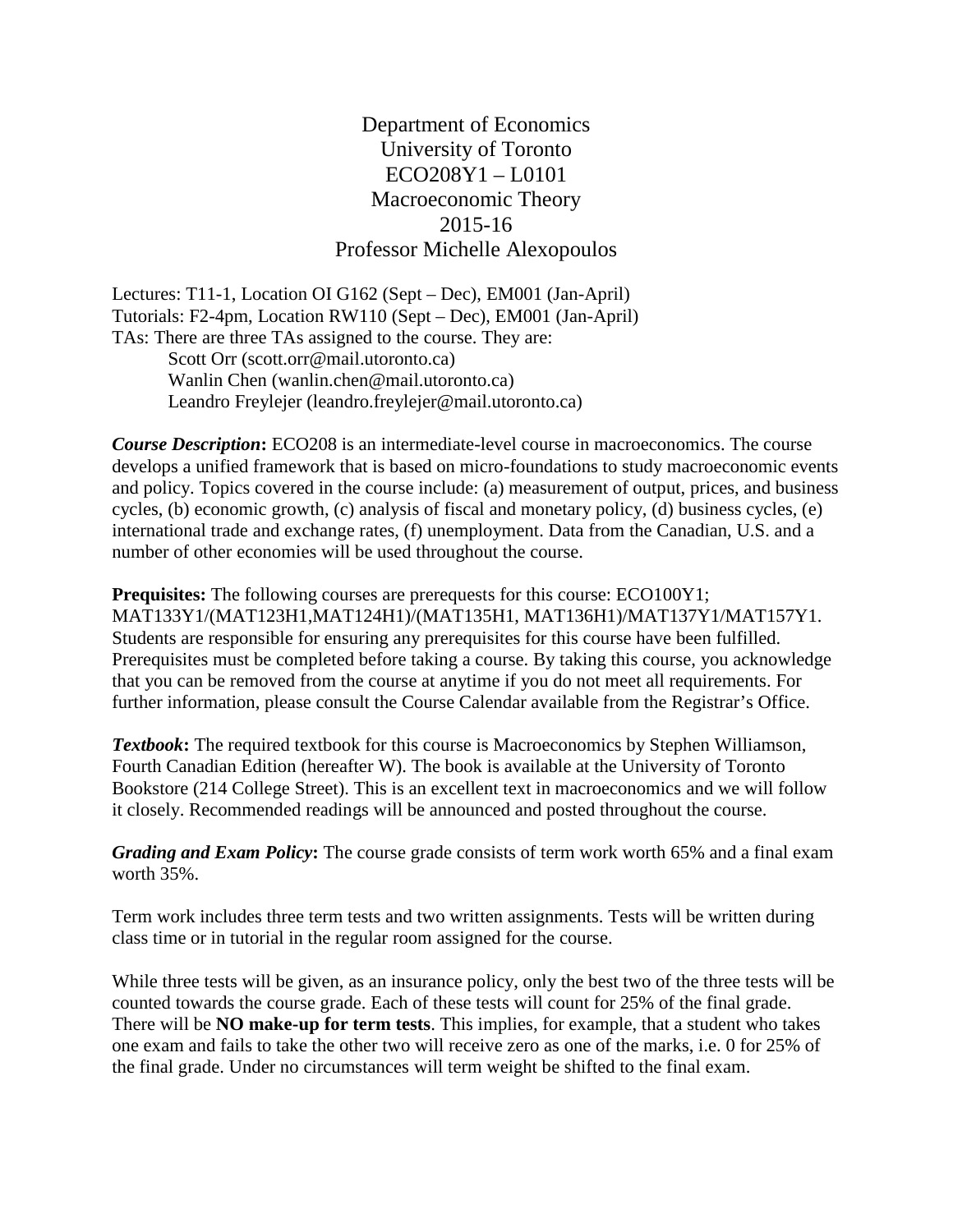Each of the written assignments will count towards 7.5% of the course grade. These will build and expand on material covered in the course. Details will be given in class.

Assignments will be *due online with a paper copy to be handed in at the beginning of class* the date they are due. There will be a late penalty of 10% per day (including holidays and weekends). The late penalty may be waived if the student is ill and provides appropriate medical documentation. If a student fails to submit an assignment during the course for any reason, he/she will receive a grade of zero for the assignment. Only the University of Toronto's official "Verification of Student Illness of Injury" form signed by a medical doctor will be accepted as proof of illness for missed work/tests. On the form, the doctor must confirm that the student is too ill to complete the assignment by the due date or to write the test. In the event that this occurs for the assignment, the student is required to contact Prof. Alexopoulos notifying her of the illness on the date the assignment is due, and the student must hand in the medical form within one week. The student is expected to hand in the assignment by the date the doctor indicates as 'the anticipated end date' on the form. The assignment will be considered late after that date and the late penalties will apply unless a new medical form is provided with updated medical information that would enable a further extension on medical grounds.

Class participation is encouraged and will count positively towards marginal adjustments to the final course grade. No other work will be counted towards the grade. Term tests will be given during class time. The location for these exams will be announced at a later date. More details on the exams will be given during the course of the lectures.

**Re-grading Policy:** Students who want to have a term test or assignment re-graded must submit a re-grade form *within two weeks of receiving the grade.* The re-grade form is available on the class website.

*Web-Site***:** Announcements, lecture notes, suggested problems, and any other class-related material will be posted on Blackboard. Suggested sample problems will be assigned for each topic but will not be graded. The Friday time allocation will be generally used for Tutorials given by Teaching Assistant (TA) for discussion of problems and solutions and for answering questions. Solutions to problems will not be posted. Tutorials will generally be held every Friday starting on September 25. The Friday time allocation may be occasionally used for lectures in which case will be announced in class and on Blackboard. Students enrolled in this course will be able to use the Economics Study Centre. See the Department of Economics' web page for details.

## *General Outline of Topics Covered*:

- 1) Introduction (W, Chapter 1)
- 2) Measurement (W, Chapter 2)
- 3) Business-Cycle Measurement (W, Chapter 3)
- 4) Consumer and Firm Behavior (W, Chapter 4)
- 5) A Closed-Economy One-Period Model (W, Chapter 5)
- 6) Unemployment (W, Chapter 6)
- 7) Economic Growth (W, Chapter 7-8)
- 8) A Two-Period Model (W, Chapter 9)